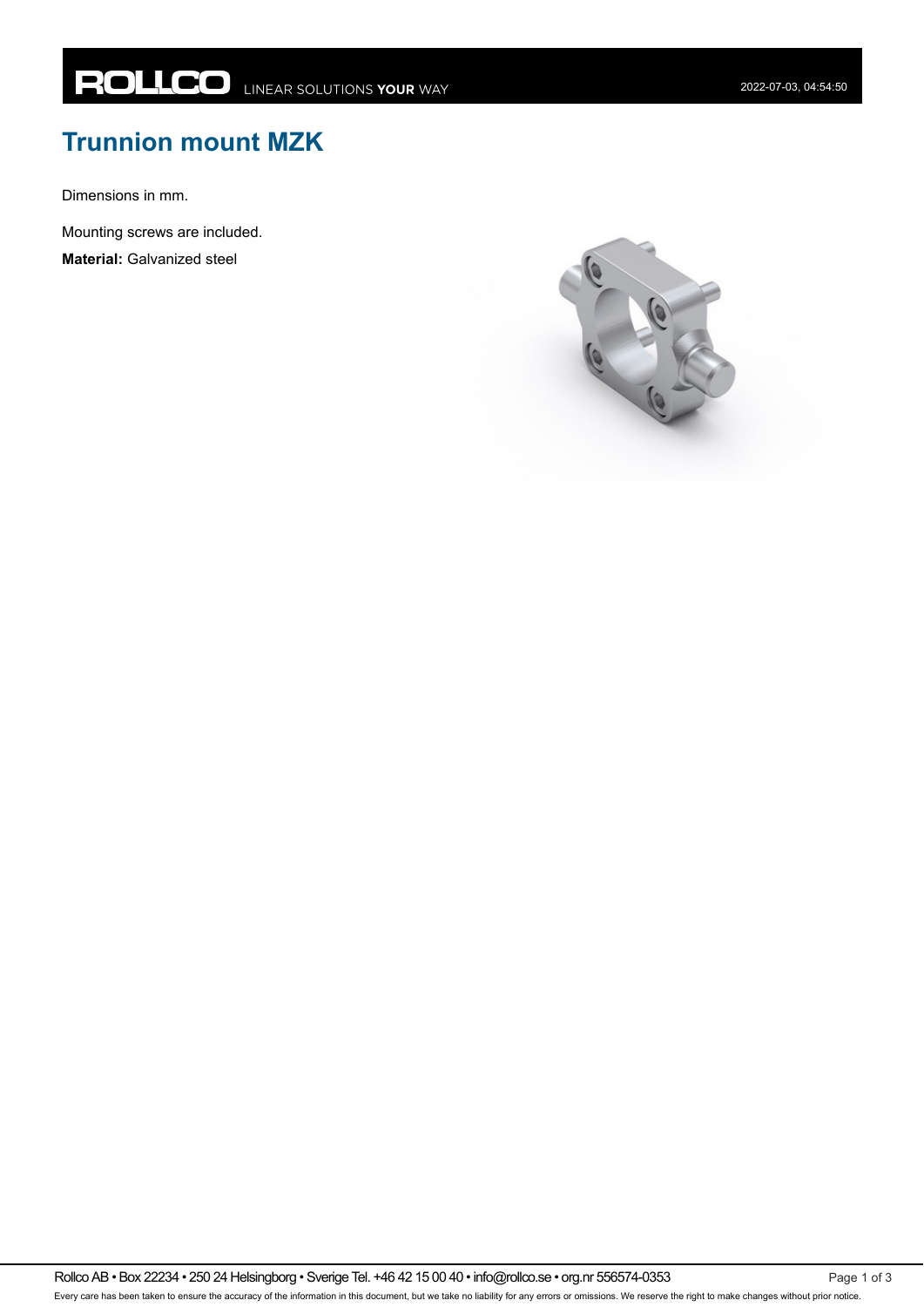## **Variant Data**

| <b>Designation</b> | <b>Compatible with</b> | <b>Description</b> | <b>Material</b>  | Fmax (N) | Mass (kg) |
|--------------------|------------------------|--------------------|------------------|----------|-----------|
| MZK 32 - 108230    | MCE 32                 | <b>MZK 32</b>      | Galvanized steel | F MCE    | 0.12      |
| MZK 45 - 108231    | <b>MCE 45</b>          | <b>MZK 45</b>      | Galvanized steel | F MCE    | 0,17      |

Rollco AB • Box 22234 • 250 24 Helsingborg • Sverige Tel. +46 42 15 00 40 • info@rollco.se • org.nr 556574-0353 Page 2 of 3 Every care has been taken to ensure the accuracy of the information in this document, but we take no liability for any errors or omissions. We reserve the right to make changes without prior notice.